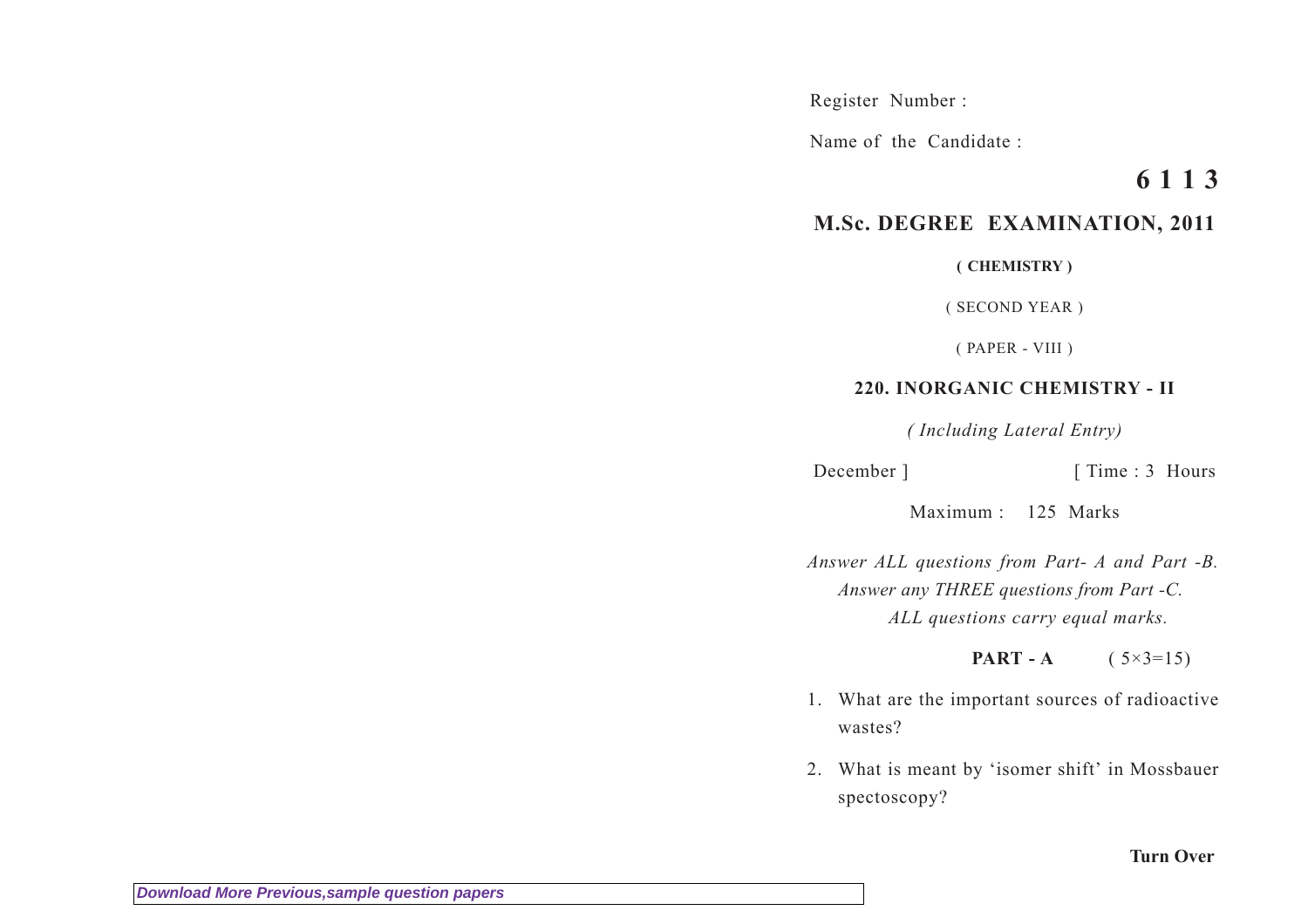2

- 3. What is trans effect? Give its importance.
- 4. Distinguish between interhalogens and pseudohalides.
- 5. What are *in-vivo* and *in-vitro* nitrogen fixation?

**SECTION - B**  $(3 \times 20=60)$ 

6. (a) State and explain the principle and applications of amperometric titrations.

## $(OR)$

- (b) Explain briefly the principle and applications of anodic stripping voltammetry.
- 7. (a) What is unit cell? Write the principle and applications of powder X-ray diffraction analysis.

(OR)

(b) State the principle of electron and neutron diffractions. Explain the important applications of these two techniques.

- 14. (a) Discuss briefly the iso and heteropoly acids with suitable examples. (10)
	- (b) Explain briefly the various methods of preparation of nanocrystals. How are they characterised? (10)
- 15. (a) Discuss the structural correlations of axial haloketone rule. (10)
	- (b) How are the following present in the soil analysed? (10)

(i) Moisture.

(ii) Silica.

(iii)Magnesia.

(iv)Total nitrogen.